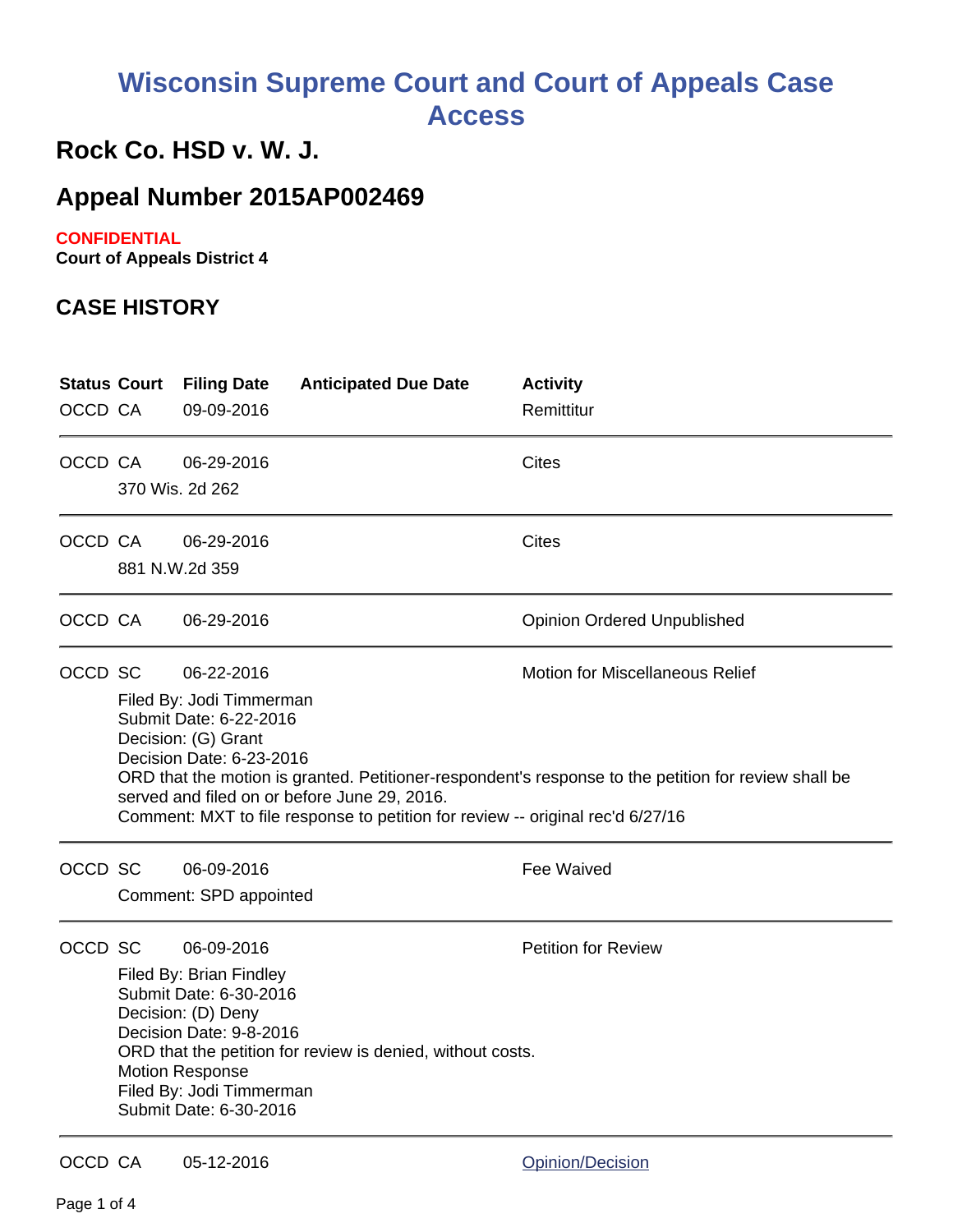| OCCD CA |              | 05-09-2016<br><b>Comment: Reply Brief</b>                                       | <b>Briefs Received At State Law Library</b> |
|---------|--------------|---------------------------------------------------------------------------------|---------------------------------------------|
| OCCD CA |              | 04-25-2016<br><b>Comment: BRY</b>                                               | Certificate of Filing by Mail               |
| OCCD CA |              | 04-22-2016<br>Filed By: Brian Findley                                           | <b>Reply Brief</b>                          |
| OCCD CA |              | 04-21-2016<br>Comment: Brief of Respondent(s)                                   | <b>Briefs Received At State Law Library</b> |
| OCCD CA |              | 04-13-2016<br><b>Comment: BRS</b>                                               | <b>Certificate of Service</b>               |
| OCCD CA |              | 04-13-2016<br>Filed By: Jodi Timmerman                                          | Brief of Respondent(s)                      |
| OCCD CA |              | 04-11-2016<br>Comment: Brief of Appellant(s)                                    | <b>Briefs Received At State Law Library</b> |
| OCCD CA |              | 04-01-2016                                                                      | Record and Briefs Sent to District 4        |
| OCCD CA | Comment: BAP | 03-31-2016                                                                      | Certificate of Filing by Mail               |
| OCCD CA |              | 03-30-2016<br>Filed By: Brian Findley<br>Comment: Appx to Brief of Appellant(s) | Brief & Appx of Appellant(s)                |
| OCCD CA |              | 03-16-2016<br>Comment: RE-FILE: 1-8 to 62-1 (1-8 to 57-87 in 2015AP2420)        | Record                                      |
| OCCD CA |              | 03-11-2016<br>Comment: Notice of Ct Rptr Bouziane filing transcript; in file.   | <b>Other Papers</b>                         |
| OCCD CA |              | 02-12-2016                                                                      | <b>Record Remanded to Circuit Court</b>     |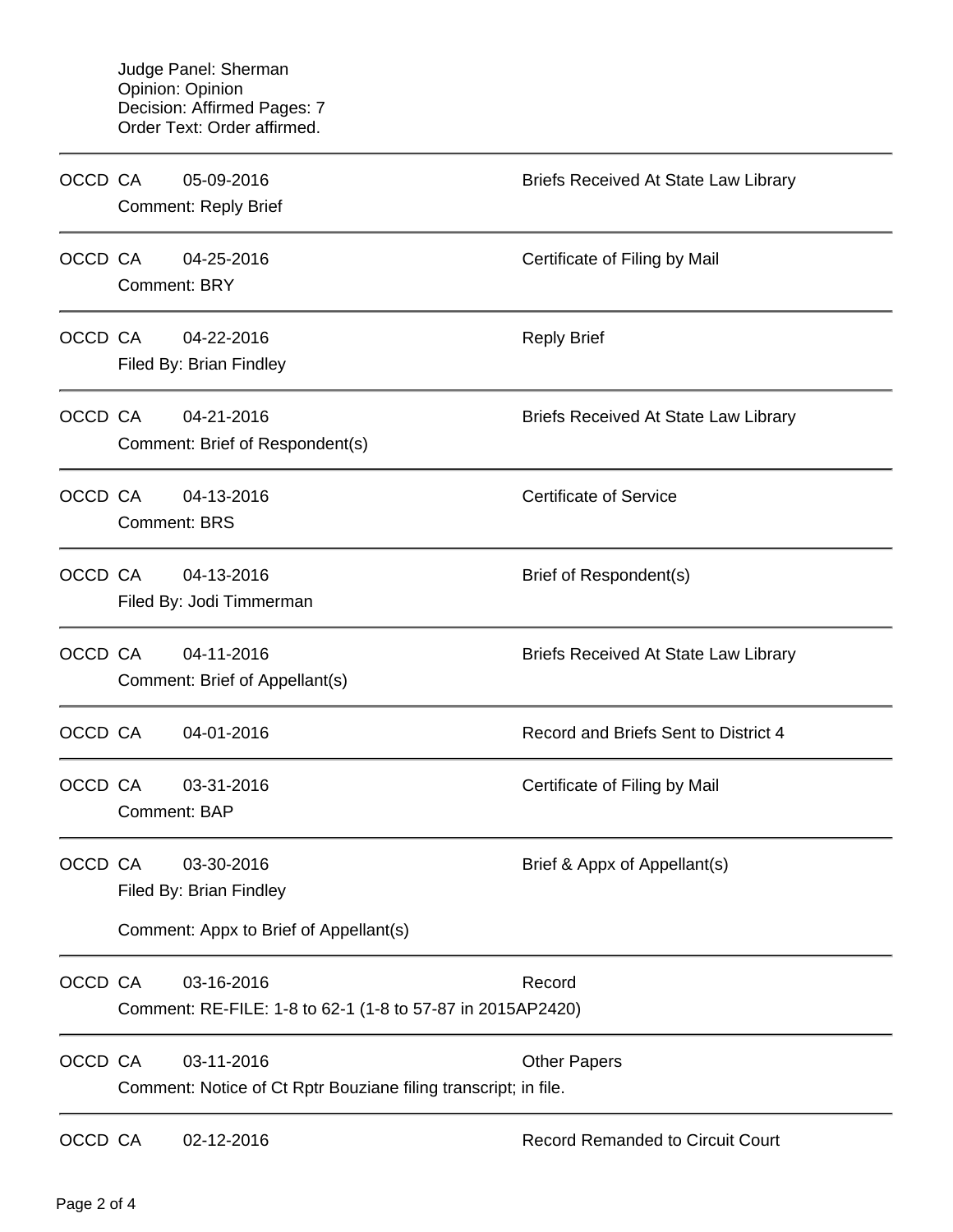#### OCCD CA 02-04-2016 COCCD CA 02-04-2016

Comment: Letter from Judge Bates that court will wait to schedule appellant's post-termination hearing until Rock County Circuit Court's file is remanded back to circuit court; in file.

#### OCCD CA 01-05-2016 Motion for Remand

Filed By: Brian Findley Submit Date: 1-5-2016 Decision: (G) Grant Decision Date: 1-20-2016

ORD that this matter is remanded to the circuit court for the purpose of addressing the appellant's post-termination motion. Wis. Stat. Rule 809.107(6)(am). The post-termination motion shall be filed by February 3, 2016. The record shall be remanded to the circuit court upon entry of a decision in appeal 2015AP2420. The circuit court shall hold necessary proceedings and decide the motion within twenty-one days of receipt of the record remand.

FRO that a transcript of the post-termination motion hearing, if any and if necessary for the appeal, shall be ordered within three days of entry of the order disposing of the post-termination motion. The transcript shall be prepared, filed and served within ten days of the date it is requested, and the party requesting the transcript shall advise the court reporter of this deadline.

FRO tha the record shall be transmitted back to this court within five days of the disposition of the post-termination motion or the filing of the transcript of the post-termination motion hearing if ordered. The record shall include the proceedings on remand. See Wis. Stat. sec. 808.075(7). If the proceedings on remand occur without the record being returned to the circuit court, the clerk of the circuit court shall supplement the record with the proceedings on remand within five days of the disposition of the post-termination motion or the filing of the transcript of the post-termination motion hearing if ordered. FRO that the time for filing the appellant's brief is extended to fourteen days after the return of the record to this court, or receipt of the supplement to the record, and the appellant's brief shall present all grounds for relief. Wis. Stat. Rule 809.107(6)(am).

| OCCD CA |                                                                                                                            | 12-16-2015                                         | Record                                 |  |  |
|---------|----------------------------------------------------------------------------------------------------------------------------|----------------------------------------------------|----------------------------------------|--|--|
|         |                                                                                                                            | Comment: 58-1 to 62-1 (1-8 to 57-87 in 2015AP2420) |                                        |  |  |
| OCCD CA |                                                                                                                            | 12-04-2015                                         | <b>Statement on Transcript</b>         |  |  |
|         | Filed By: Brian Findley<br>Status: Prev. Filed<br>Comment: 12/21/15 -- CRS: transcript previously filed; CR Vicki Bouziane |                                                    |                                        |  |  |
| OCCD CA |                                                                                                                            | 12-03-2015                                         | Received SPD Appointment Order         |  |  |
| OCCD CA |                                                                                                                            | 12-03-2015                                         | Notif. Sent-Filing of NAP & Ct. Record |  |  |
| OCCD CA |                                                                                                                            | 12-03-2015<br>Comment: SPD appointed               | Fee Waived                             |  |  |
| OCCD CA |                                                                                                                            | 12-03-2015                                         | Notice of Appeal & Court Record        |  |  |
| OCCD CA |                                                                                                                            | 12-03-2015                                         | X Transfer                             |  |  |